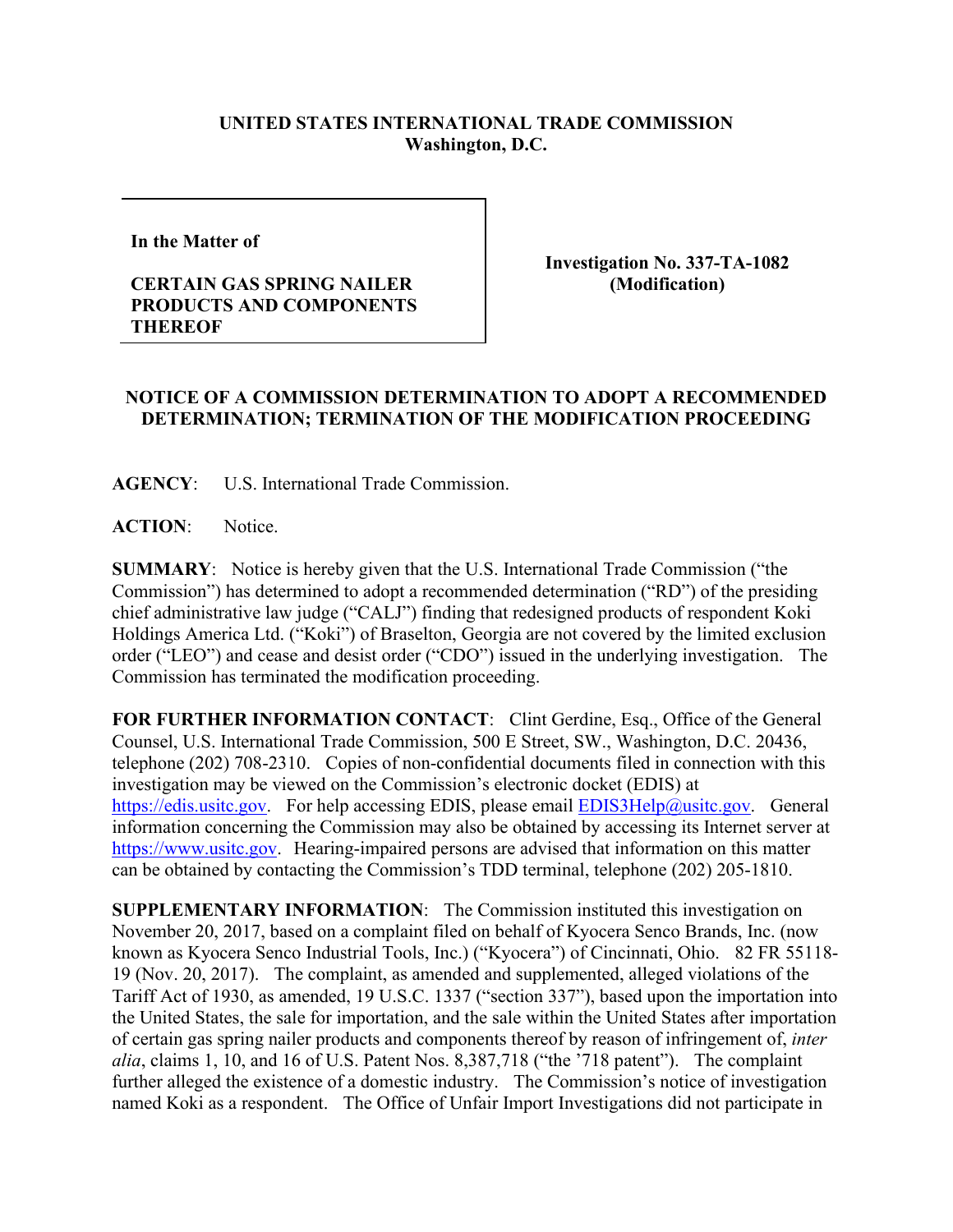the investigation.

On March 5, 2020, the Commission issued its final determination finding a violation of section 337 based on infringement of the asserted claims of the '718 patent. 85 FR 14244-46 (Mar. 11, 2020). The Commission issued an LEO directed against Koki's infringing products, and a CDO directed against Koki. *Id.* On July 1, 2020, Koki filed an appeal to the U.S. Court of Appeals for the Federal Circuit, which is currently pending (Appeal No. 20-2050).

On June 30, 2020, U.S. Customs and Border Protection ("CBP") issued a ruling, pursuant to 19 CFR Part 177, that the redesigned products are outside of the scope of the LEO issued in the investigation. *See* RX-1001 (CBP Ruling); CX-1017C (Ltr. Requesting CBP Ruling). In response, on August 17, 2020, Kyocera petitioned for institution of a modification proceeding, requesting the Commission to determine if the redesigned products are outside of the scope of the LEO and CDO. On August 27, 2020, Koki opposed the petition.

On September 16, 2020, the Commission instituted a modification proceeding to determine whether the redesigned products are covered by the LEO and CDO. *See* 85 FR 59543-44 (Sept. 22, 2020); Comm'n Order (Sept. 16, 2020). On October 22, 2020, the Commission issued a revised modification institution order that clarified that the presiding ALJ would consider, in the first instance, any issues regarding potentially impermissible arguments raised by Kyocera in the course of the modification proceeding. *See* Revised Comm'n Order (Oct. 22, 2020).

On July 2, 2021, the CALJ issued the subject RD finding that Koki's redesigned products are not covered by the LEO and CDO.

On July 16, 2021, Kyocera submitted comments on the RD. On July 22, 2021, Koki filed a response to Kyocera's comments.

Having reviewed the record and the parties' submissions, the Commission has determined to adopt the RD's finding that the redesigned products do not infringe claims 1, 10, and 16 of the '718 patent and thus are not covered by the LEO and CDO. The Commission has issued a contemporaneous order indicating that the redesigned products are exempt from the scope of the LEO and CDO.

The modification proceeding is terminated.

The Commission vote for this determination took place on August 4, 2021.

The authority for the Commission's determination is contained in section 337 of the Tariff Act of 1930, as amended, 19 U.S.C. 1337, and in Part 210 of the Commission's Rules of Practice and Procedure, 19 CFR part 210.

By order of the Commission.